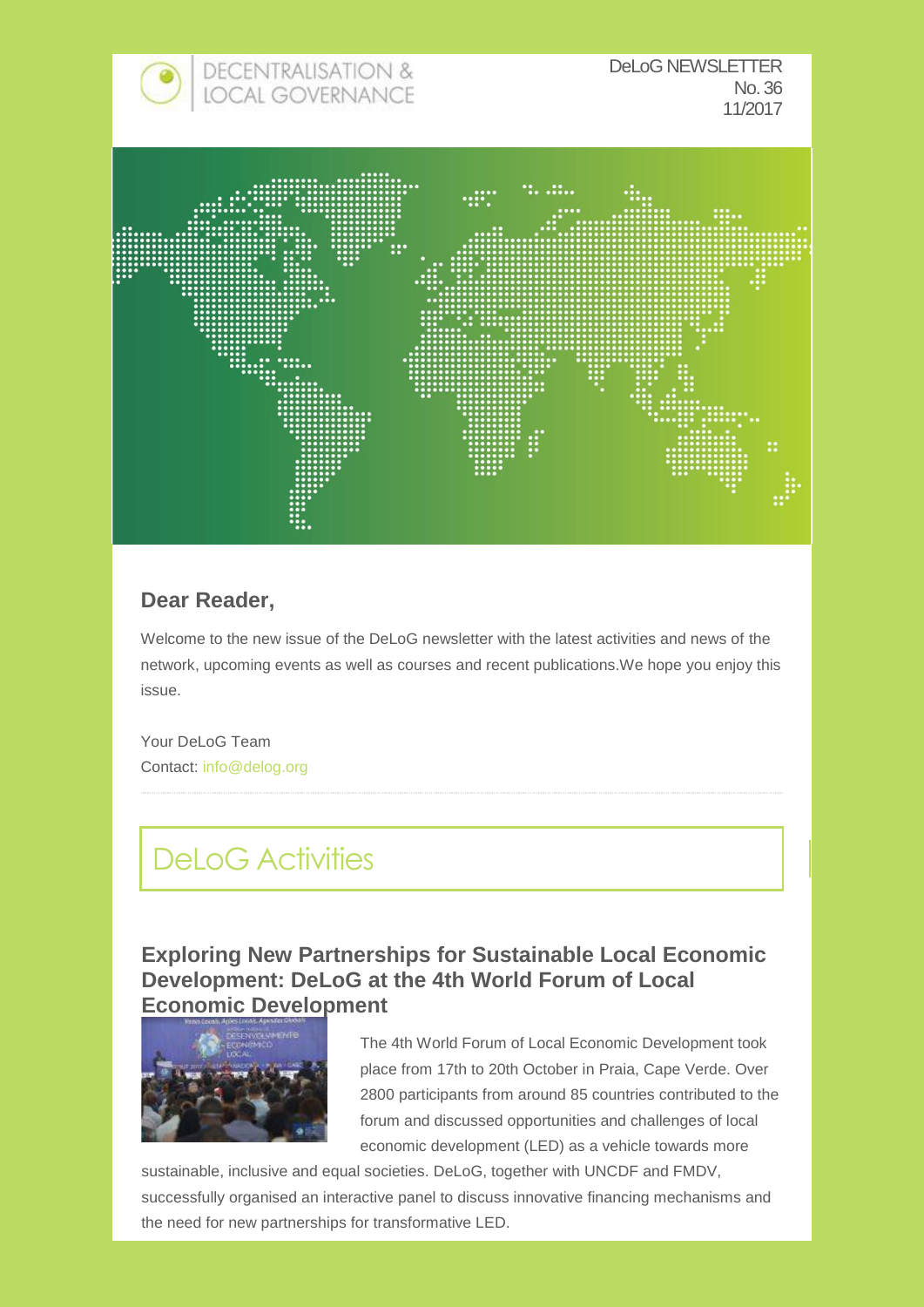## **Joint Learning Event on Local Governance and Sustaining Peace**

The DeLoG Learning Event on **Local Governance and Sustaining Peace** will take place from 22-25 January 2018 in Brussels. It will provide insights on the nexus between local governance and sustaining peace in fragile and conflict



affected settings. Registrations are open until the 20<sup>th</sup> of November 2017. Please click [here,](http://delog.org/web/mailster/9095/2c47a57fc952478722e996acd0764797/aHR0cDovL3N1cnZleS5pbi1saW5lLWNvbnN1bHQuZGUvaW5kZXgucGhwP3NpZD0zNTY5NyZhbXA7bGFuZz1lbg) if you wish to apply.

## News from our Members

## **Urban GLASS - supporting local governments on transparency, accountability and fighting corruption**

Urban GLASS is an initiative of [UN-Habitat a](http://delog.org/web/mailster/9095/2c47a57fc952478722e996acd0764797/aHR0cHM6Ly91bmhhYml0YXQub3JnLw)nd the Spanish Federation of Municipalities and Provinces [\(FEMP\)](http://delog.org/web/mailster/9095/2c47a57fc952478722e996acd0764797/aHR0cDovL3d3dy5mZW1wLmVzLw). It supports local government in preventing and fighting corruption in urban management by promoting transparent,



accountable and open cities. This autumn, the project will be specially active by supporting the first ever UCLG Delegation to the [UN Anti-corruption Convention t](http://delog.org/web/mailster/9095/2c47a57fc952478722e996acd0764797/aHR0cDovL3d3dy51bm9kYy5vcmcvdW5vZGMvZGUvdHJlYXRpZXMvQ0FDLw)hat will take place in Vienna on November 9th, where a side event will be dedicated to *'Fighting corruption in cities: identifying risks and reacting on time, the role of local governments'* co-organized with the United Nations Office on Drugs and Crime [\(UNODC\)](http://delog.org/web/mailster/9095/2c47a57fc952478722e996acd0764797/aHR0cHM6Ly93d3cudW5vZGMub3JnLw) and the [Association of Austrian](http://delog.org/web/mailster/9095/2c47a57fc952478722e996acd0764797/aHR0cDovL3d3dy5lcnNjaGFydGVyLmV1L2VuL2NvbnRlbnQvYXVzdHJpYW4tYXNzb2NpYXRpb24tY2l0aWVzLWFuZC10b3ducy0lQzMlQjZzdGVycmVpY2hpc2NoZXItc3QlQzMlQTRkdGVidW5k)  [Municipalities and Towns.](http://delog.org/web/mailster/9095/2c47a57fc952478722e996acd0764797/aHR0cDovL3d3dy5lcnNjaGFydGVyLmV1L2VuL2NvbnRlbnQvYXVzdHJpYW4tYXNzb2NpYXRpb24tY2l0aWVzLWFuZC10b3ducy0lQzMlQjZzdGVycmVpY2hpc2NoZXItc3QlQzMlQTRkdGVidW5k)

## **First regional Atlas of the IIRS region of the Local Cross-Border Initiatives**



Building on local and national government data, field work and interviews with local stakeholders, the UNCDF Local Cross-Border Initiative [\(LoBI\)](http://delog.org/web/mailster/9095/2c47a57fc952478722e996acd0764797/aHR0cDovL3d3dy51bmNkZi5vcmcvbG9iaQ) has just published its first regional cartography of the Sahel regional integration initiative (IIRSahel) region with the financial support of UNDP Niger. The information contained in the Atlas makes it an ideal tool to support informed decision-making at the local level whilst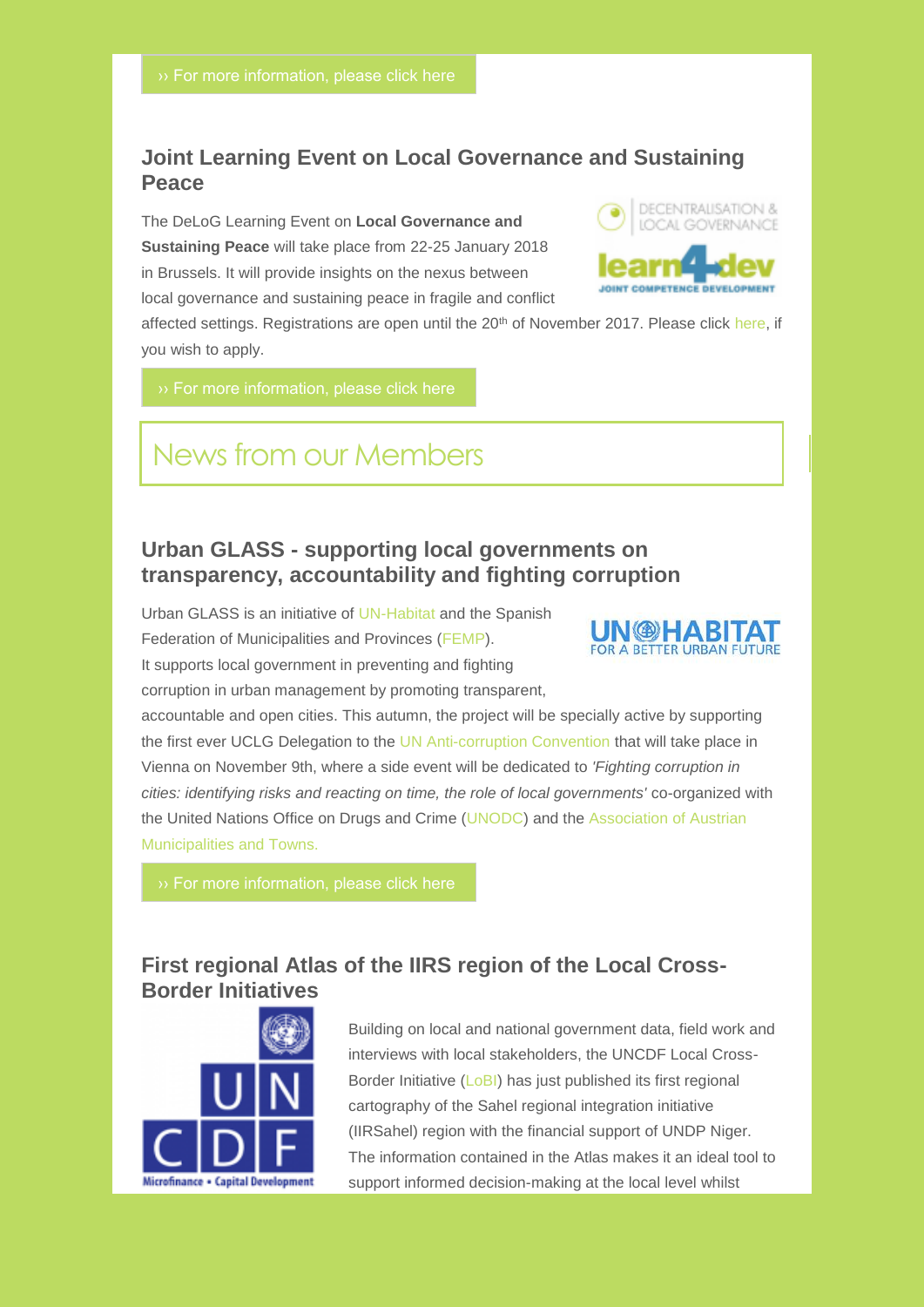facilitating a shared understanding of the resource potential that exist in the cross-border area between the countries selected.

## **New World Bank - UNHCR joint data center to improve global statistics on forced displacement**



The World Bank Group [\(WBG\)](http://delog.org/web/mailster/9095/2c47a57fc952478722e996acd0764797/aHR0cDovL3d3dy53b3JsZGJhbmsub3JnLw) and the United Nations High Commissioner for Refugees [\(UNHCR\)](http://delog.org/web/mailster/9095/2c47a57fc952478722e996acd0764797/aHR0cDovL3d3dy51bmhjci5vcmcv) are joining forces to establish a joint data center on forced displacement to greatly improve statistics on refugees, other displaced

people and host communities**.** The new center enables a better informed and more sustainable response to forced displacement, underpinning a coordinated humanitariandevelopment approach.

[›› For more information, please click here](http://delog.org/web/mailster/9095/2c47a57fc952478722e996acd0764797/aHR0cDovL3d3dy53b3JsZGJhbmsub3JnL2VuL25ld3MvcHJlc3MtcmVsZWFzZS8yMDE3LzEwLzIwL25ldy13b3JsZC1iYW5rLXVuaGNyLWpvaW50LWRhdGEtY2VudHJlLXRvLWltcHJvdmUtZ2xvYmFsLXN0YXRpc3RpY3Mtb24tZm9yY2VkLWRpc3BsYWNlbWVudA)

## **Video: Crops and Cows – Peace Building and Cattle Migration Management in South Sudan by VNG International**

Since 2014, [VNG International](http://delog.org/web/mailster/9095/2c47a57fc952478722e996acd0764797/aHR0cDovL3d3dy52bmctaW50ZXJuYXRpb25hbC5ubC8) has been supporting local government and communities in a locally-initiated process to regulate cattle migration, an important source of conflict between communities in South Sudan. In 2017, VNG produced a [documentary](http://delog.org/web/mailster/9095/2c47a57fc952478722e996acd0764797/aHR0cDovL3d3dy52bmctaW50ZXJuYXRpb25hbC5ubC9ibG9nL3ZpZGVvLWNyb3BzLWFuZC1jb3dzLXBlYWNlLWJ1aWxkaW5nLWFuZC1jYXR0bGUtbWlncmF0aW9uLW1hbmFnZW1lbnQtc291dGgtc3VkYW4v) showcasing the process and the main results so far. These results include increased trust and understanding between farmer and cattle keeper communities as well as between communities and local government, leading to reduced (violent) conflict between communities.

[›› Watch the video](http://delog.org/web/mailster/9095/2c47a57fc952478722e996acd0764797/aHR0cHM6Ly93d3cueW91dHViZS5jb20vd2F0Y2g_dj1QMFJCcHFzOGE1USZhbXA7ZmVhdHVyZT15b3V0dS5iZQ)

## Info, News, Links, Downloads

### **High Level Meeting on New Urban Agenda and UN-Habitat**

Mechanisms for implementing the New Urban Agenda were the focus of discussion on 5-6 September 2017 at a [High Level Meeting at the United Nations](http://delog.org/web/mailster/9095/2c47a57fc952478722e996acd0764797/aHR0cDovL3d3dy51bi5vcmcvcGdhLzcxL2V2ZW50LWxhdGVzdC9oaWdoLWxldmVsLW1lZXRpbmctb24tbmV3LXVyYmFuLWFnZW5kYS1hbmQtdW4taGFiaXRhdC9odHRwOi8vd3d3LnVuLm9yZy9wZ2EvNzEvZXZlbnQtbGF0ZXN0L2hpZ2gtbGV2ZWwtbWVldGluZy1vbi1uZXctdXJiYW4tYWdlbmRhLWFuZC11bi1oYWJpdGF0Lw) in New York. On 1 August 2017, the [High Level Independent Panel to Assess and Enhance Effectiveness](http://delog.org/web/mailster/9095/2c47a57fc952478722e996acd0764797/aHR0cHM6Ly93d3cudW4ub3JnL3ByZXNzL2VuLzIwMTcvc2dhMTcxNy5kb2MuaHRt) of UN-Habitat has already published a [report,](http://delog.org/web/mailster/9095/2c47a57fc952478722e996acd0764797/aHR0cDovL2RlbG9nLm9yZy93ZWIvaGlnaC1sZXZlbC1wYW5lbC1yZWNvbW1lbmRzLWZvcm1hbC1yb2xlLWxvY2FsLWdvdmVybm1lbnRzLXJlbmV3ZWQtdW4taGFiaXRhdC8) which served as a recommendation for a formal role for local government after the New Urban Agenda has been adopted. The New Urban Agenda, which was agreed upon at the [Habitat III Conference](http://delog.org/web/mailster/9095/2c47a57fc952478722e996acd0764797/aHR0cDovL2hhYml0YXQzLm9yZy90aGUtY29uZmVyZW5jZS8) in Quito, provides a set of principles for integrated sustainable urban and territorial development. It is now undergoing a two-year process to decide on further mechanisms for its follow-up and review.

[›› For more information, please click here](http://delog.org/web/mailster/9095/2c47a57fc952478722e996acd0764797/aHR0cDovL3d3dy51bi5vcmcvcGdhLzcxL2V2ZW50LWxhdGVzdC9oaWdoLWxldmVsLW1lZXRpbmctb24tbmV3LXVyYmFuLWFnZW5kYS1hbmQtdW4taGFiaXRhdC8)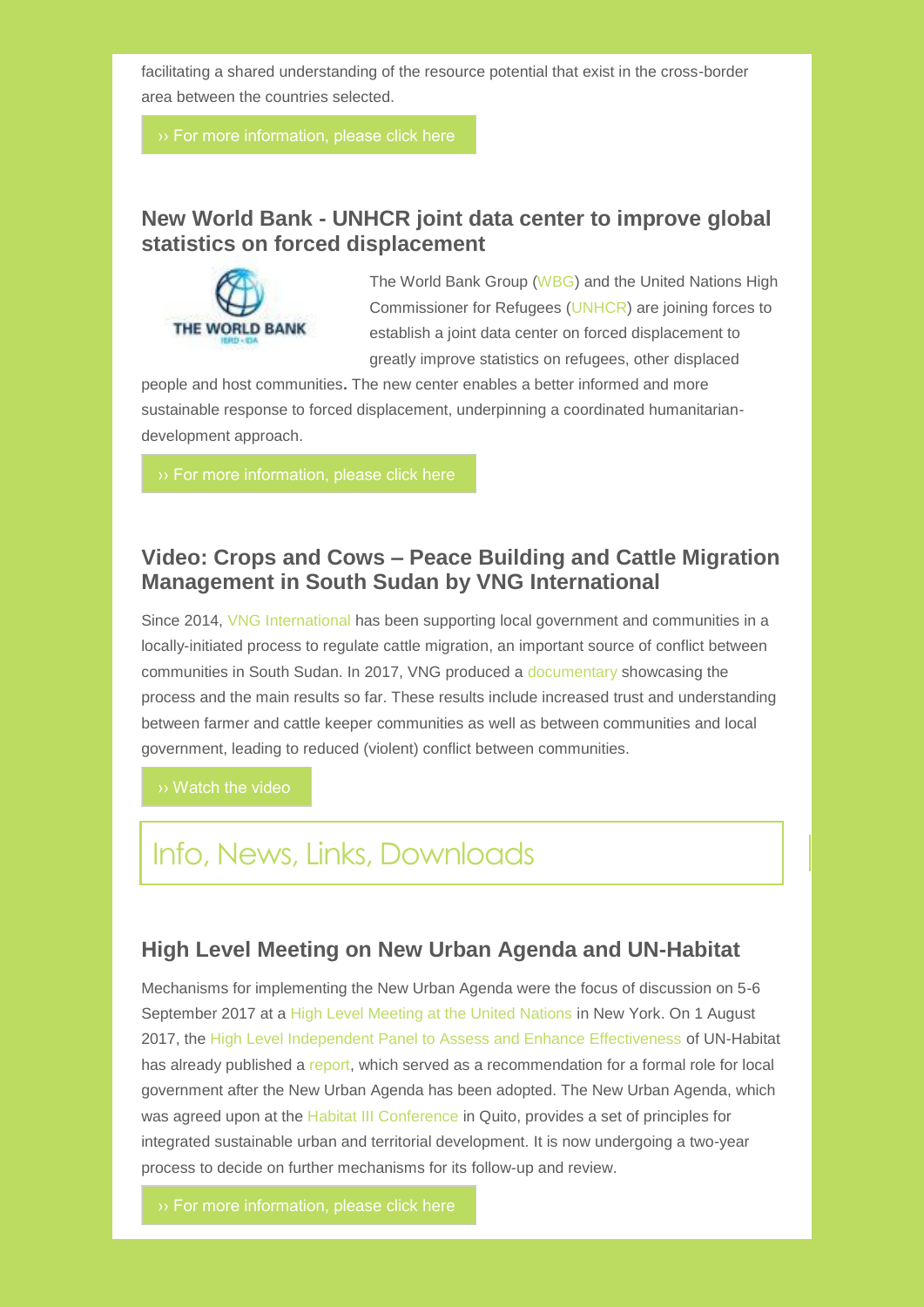### **The local voice in the SDGs review process**

Two reports have been recently released, which both are focusing on the importance of further involving local authorities in national and international efforts on the implementation, follow-up and review of the SDGs. The Global Taskforce´s report on '*National and subnational governments on the way towards localization of the SDGs*' [\(here\)](http://delog.org/web/mailster/9095/2c47a57fc952478722e996acd0764797/aHR0cDovL3d3dy51Y2xnLWRlY2VudHJhbGlzYXRpb24ub3JnL3NpdGVzL2RlZmF1bHQvZmlsZXMvUmVwb3J0JTIwTFJHcyUyMGFuZCUyMHRoZSUyMGxvY2FsaXNhdGlvbiUyMG9mJTIwdGhlJTIwU0RHcyUyMGxvd18wLnBkZg) is facilitated by [UCLG](http://delog.org/web/mailster/9095/2c47a57fc952478722e996acd0764797/aHR0cHM6Ly93d3cudWNsZy5vcmcv) and analyses 63 VNRs from the perspective of sub-national government. In a second publication on *'SDGs at the Subnational Level: Regional Governments in the Voluntary National Reviews'* [\(here\)](http://delog.org/web/mailster/9095/2c47a57fc952478722e996acd0764797/aHR0cDovL3d3dy5ucmc0c2Qub3JnL3dwLWNvbnRlbnQvdXBsb2Fkcy8yMDE3LzA3L1NER3NhdFN1Ym5hdGlvbmFsTGV2ZWwucGRm) [nrg4SD](http://delog.org/web/mailster/9095/2c47a57fc952478722e996acd0764797/aHR0cDovL3d3dy5ucmc0c2Qub3JnLw) and [ORU Fogar](http://delog.org/web/mailster/9095/2c47a57fc952478722e996acd0764797/aHR0cDovL3JlZ2lvbnN1bmllcy1mb2dhci5vcmcvZW4v) highlight as well the importance of involving local authorities in the implementation of the SDGs.

[›› Read more](http://delog.org/web/mailster/9095/2c47a57fc952478722e996acd0764797/aHR0cDovL2RlbG9nLm9yZy93ZWIvcmVwb3J0LWxvY2FsLXJlZ2lvbmFsLWdvdmVybm1lbnRzLXdheS10b3dhcmRzLWxvY2FsaXphdGlvbi1zZGdzLw)

### **How to build urban climate resilience: A simple methodology for local governments**

[ICLEI South Asia a](http://delog.org/web/mailster/9095/2c47a57fc952478722e996acd0764797/aHR0cDovL3NvdXRoYXNpYS5pY2xlaS5vcmcv)nd [ICLEI Oceania,](http://delog.org/web/mailster/9095/2c47a57fc952478722e996acd0764797/aHR0cDovL29jZWFuaWEuaWNsZWkub3JnLw) with support of [Rockefeller Foundation u](http://delog.org/web/mailster/9095/2c47a57fc952478722e996acd0764797/aHR0cHM6Ly93d3cucm9ja2VmZWxsZXJmb3VuZGF0aW9uLm9yZy8)nder the Asian Cities Climate Change Resilience Network [\(ACCCRN\)](http://delog.org/web/mailster/9095/2c47a57fc952478722e996acd0764797/aHR0cHM6Ly93d3cuYWNjY3JuLm5ldC8) program, developed the ICLEI ACCCRN Process (IAP) toolkit, which assists local governments in developing a City Resilience Strategy. It builds on information and learning acquired from models, approaches and best practices of building climate resilience used in the first phase of ACCCRN program in 10 pilot cities from India, Thailand, Vietnam and Indonesia. It was tested in three Indian cities, and modified to its final form of a streamlined and replicable process that cities can implement with the minimum possible external support. For more information, you can visit [City Talk -](http://delog.org/web/mailster/9095/2c47a57fc952478722e996acd0764797/aHR0cDovL3RhbGtvZnRoZWNpdGllcy5pY2xlaS5vcmcv) a blog by ICLEI.

### **Stronger Cities Initiative**

Urban crises challenge the traditional ways of working for humanitarian organisations. The International Rescue Committee [\(IRC\)](http://delog.org/web/mailster/9095/2c47a57fc952478722e996acd0764797/aHR0cHM6Ly93d3cucmVzY3VlLm9yZy8), Norwegian Refugee Council [\(NRC\)](http://delog.org/web/mailster/9095/2c47a57fc952478722e996acd0764797/aHR0cHM6Ly93d3cubnJjLm5vLw) and [World Vision](http://delog.org/web/mailster/9095/2c47a57fc952478722e996acd0764797/aHR0cDovL3d3dy53dmkub3Jn) worked together to develop a suite of tools and practical guidance notes called the Urban [Crises Learning Fund,](http://delog.org/web/mailster/9095/2c47a57fc952478722e996acd0764797/aHR0cHM6Ly93d3cuaWllZC5vcmcvdXJiYW4tY3Jpc2VzLWxlYXJuaW5nLWZ1bmQ) aimed at building the capacity of local and international humanitarian actors to implement effective urban humanitarian responses.

[›› Read more](http://delog.org/web/mailster/9095/2c47a57fc952478722e996acd0764797/aHR0cHM6Ly93d3cuaWllZC5vcmcvc3Ryb25nZXItY2l0aWVzLWluaXRpYXRpdmU_dXRtX3NvdXJjZT1JSUVEJmFtcDt1dG1fY2FtcGFpZ249NjE2NTUzNTVkYy1VUkJBTl9FTUFJTF9DQU1QQUlHTl8yMDE3XzAyJmFtcDt1dG1fbWVkaXVtPWVtYWlsJmFtcDt1dG1fdGVybT0wXzRjMjA2Y2YwYjItNjE2NTUzNTVkYy04OTg3Njc5Nw)

## **Policy transfer platform: case studies from cities around the world**

The Policy Transfer Platform is a tool created by the City of Berlin and supported by Metropolis and other partners to showcase innovative projects taking place in cities across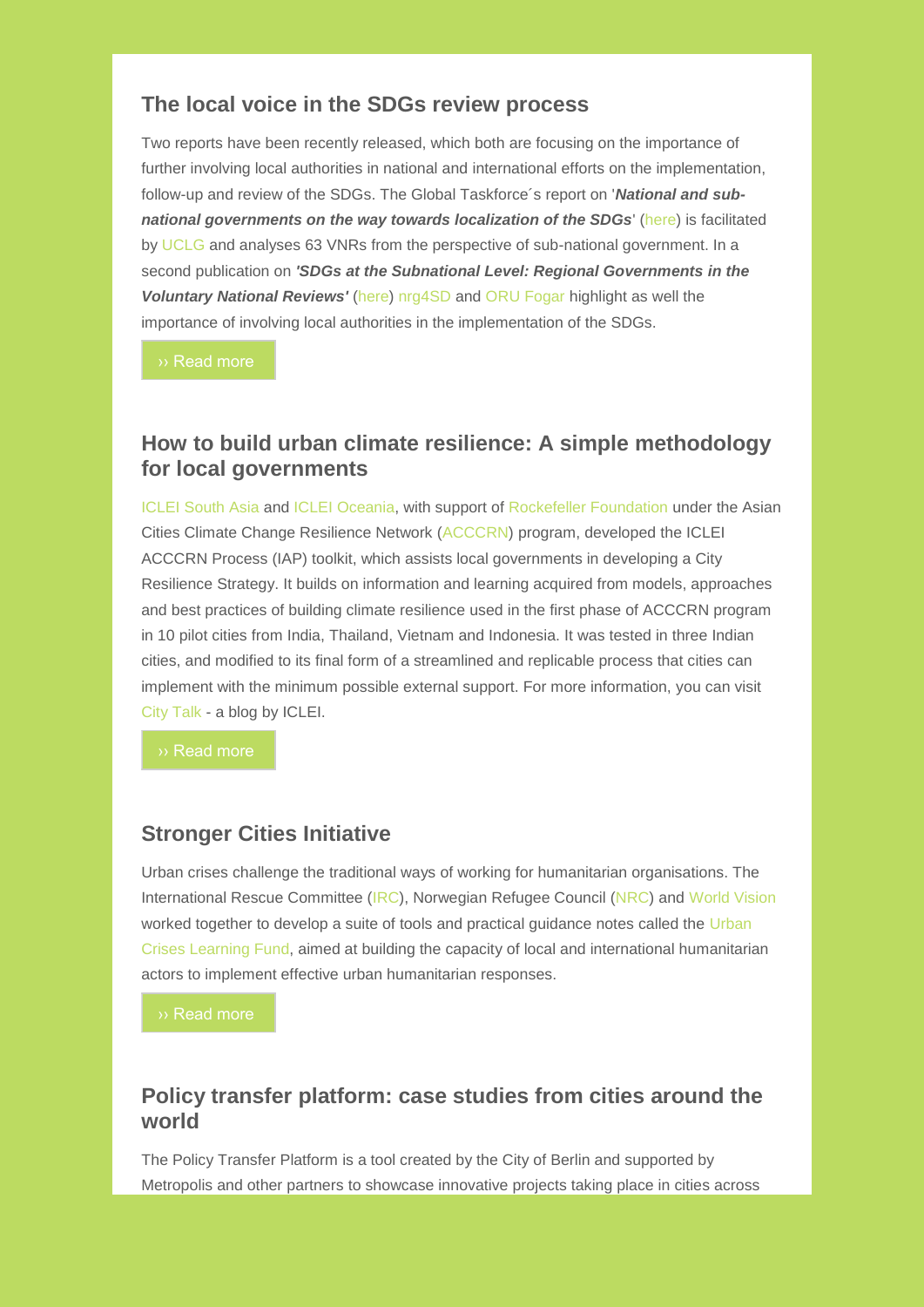the world. It aims to build a global resource for urban practitioners and researchers who can learn from examples in other cities to improve their own city.

## **Localizing the SDGs in Colombia, Indonesia and Kenya**



What have Colombia, Indonesia and Kenya accomplished in the past two years at the local level? The [World Bank's Blog on](http://delog.org/web/mailster/9095/2c47a57fc952478722e996acd0764797/aHR0cDovL2Jsb2dzLndvcmxkYmFuay5vcmcvY2F0ZWdvcnkvdGFncy9zdXN0YWluYWJsZS1jaXRpZXM)  [Sustainable Cities](http://delog.org/web/mailster/9095/2c47a57fc952478722e996acd0764797/aHR0cDovL2Jsb2dzLndvcmxkYmFuay5vcmcvY2F0ZWdvcnkvdGFncy9zdXN0YWluYWJsZS1jaXRpZXM) provides some answers. In their article, Mahmoud Mohieldin and Ede Ijjasz-Vasquez refer to these three country

examples and explain, why strong commitment from national governments toward localizing the implementation of their development plans is needed.

[›› Read more](http://delog.org/web/mailster/9095/2c47a57fc952478722e996acd0764797/aHR0cHM6Ly9ibG9ncy53b3JsZGJhbmsub3JnL3N1c3RhaW5hYmxlY2l0aWVzL2xvY2FsaXphdGlvbi1zdXN0YWluYWJsZS1kZXZlbG9wbWVudC1nb2Fscy1pbXBsZW1lbnRpbmctc2Rncy1jb2xvbWJpYS1pbmRvbmVzaWEtYW5kLWtlbnlh)

### **What is Decentralized Development Cooperation?**

According to a study of the Organisation for Economic Co-operation and Development [\(OECD\)](http://delog.org/web/mailster/9095/2c47a57fc952478722e996acd0764797/aHR0cDovL3d3dy5vZWNkLm9yZy8), the volume of decentralized development cooperation grew by 12 percent in real terms between 2005 and 2015. As there is no common definition to this process, the OECD is trying to come up with a cluster of cities or region that have a common vision of what decentralized cooperation is. An interview between Aziza Akhmouch, head of unit at the OECD's Sustainable Development Goals, water, local public services, and regional development policy division and [devex](http://delog.org/web/mailster/9095/2c47a57fc952478722e996acd0764797/aHR0cHM6Ly93d3cuZGV2ZXguY29tLw) gives a good insight into the discussion.

[›› Read more](http://delog.org/web/mailster/9095/2c47a57fc952478722e996acd0764797/aHR0cHM6Ly93d3cuZGV2ZXguY29tL25ld3MvcS1hLXdoYXQtaXMtZGVjZW50cmFsaXplZC1kZXZlbG9wbWVudC1jb29wZXJhdGlvbi05MDY2NCMuV1hoaTBEdWx6VTguZ21haWw)

## International Conferences

## **The 9th World Urban Forum**

**When:** 7-13 February 2018 **Where:** Kuala Lumpur, Malaysia

The theme of the **9th World Urban Forum** will be *'Cities 2030, Cities for All: Implementing the New Urban Agenda'***.** The Forum will also contribute to global mobilization towards advocating for the common vision on sustainable urban development in advancing on the achievement of the Agenda 2030 and the Sustainable Development Goals.

#### FORUM BANDAR SEDUNIA



KUALA LUMPUR · 7-13 FEB 2018

[›› For more information, please click here](http://delog.org/web/mailster/9095/2c47a57fc952478722e996acd0764797/aHR0cDovL2RlbG9nLm9yZy93ZWIvdGhlLTl0aC13b3JsZC11cmJhbi1mb3J1bS8)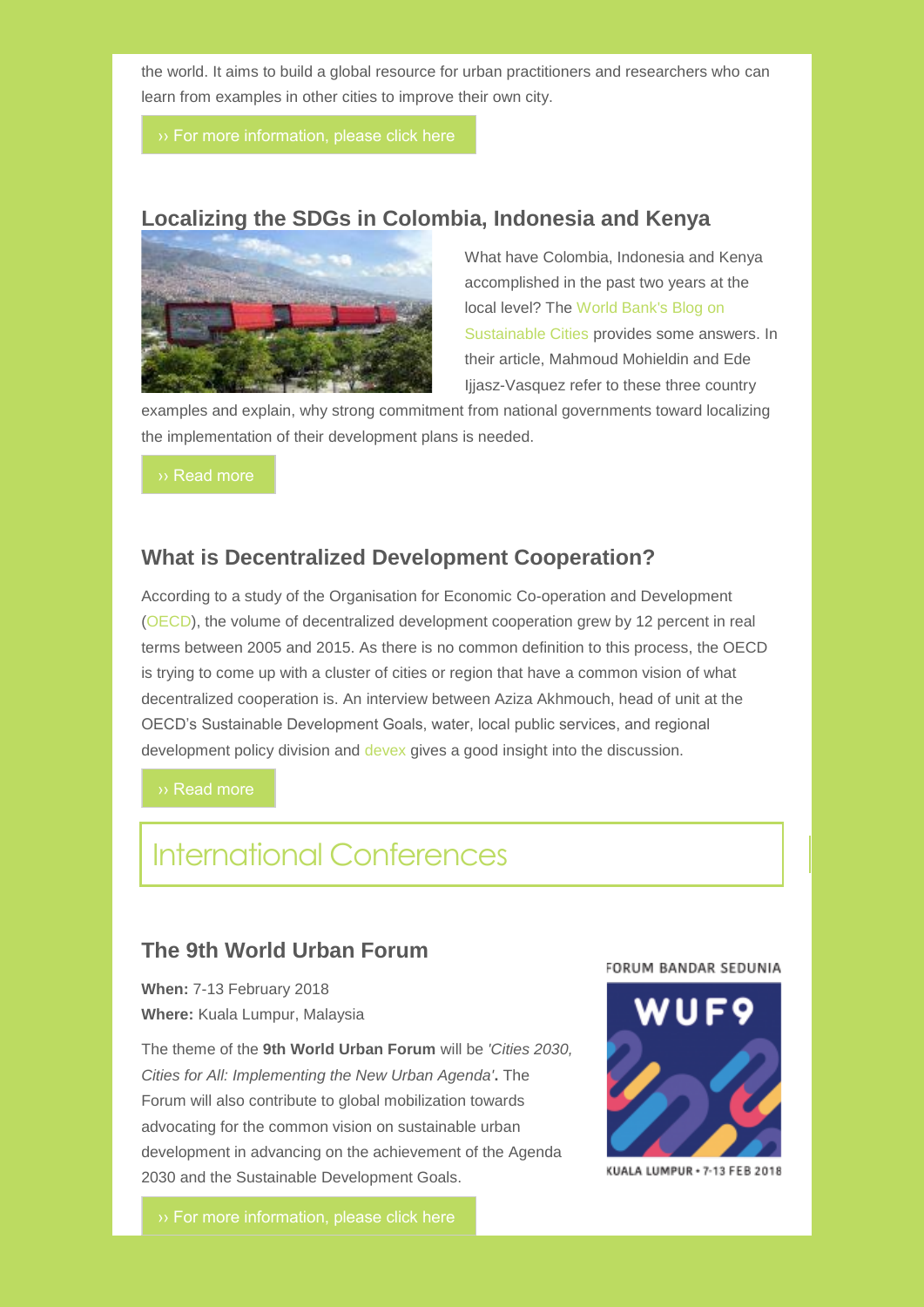## **Climate Summit of Local and Regional Leaders at COP23**

**When:** 12 November 2017 **Where:** Bonn, Germany

It´s not long to the **Climate Summit of Local and Regional Leaders** at COP 23. Taking place on 12 November 2017 in



Bonn, Germany, the Summit will be the focal point for local and regional governments at COP 23. Also, throughout the two weeks of the COP 23, you can visit the **Cities & Regions Pavilion** offering a space for exchanges and partnership building.

### **Commonwealth Local Government Conference**

**When:** 21-25 November 2017 **Where:** Mediterranean Conference Centre, Valletta, Malta

The *Commonwealth Local Government Conference* is CLGF's flagship event, held every two years in different regions of the Commonwealth. The theme of the 2017 conference is *'Fit for the future: capacity and resources for effective local government'.* The conference brings together some 500-600 top local government policy makers, practitioners and other key stakeholders.



## **The 9th Global Forum on Urban Resilience and Adaptation**

**When:** 26 - 28 April 2018 **Where:** Bonn, Germany

The [call for contributions f](http://delog.org/web/mailster/9095/2c47a57fc952478722e996acd0764797/aHR0cDovL3Jlc2lsaWVudGNpdGllczIwMTguaWNsZWkub3JnL2ZpbGVhZG1pbi9zaXRlcy9yZXNpbGllbnQtY2l0aWVzL2ZpbGVzL2RvY3MvVHlwZXNfb2ZfY29udHJpYnV0aW9uX2Zvcm1hdHMucGRm)or the 2018 congress is now open and welcomes proposals for various formats, including



presentations, panels, workshops, and debates. Submissions are **due by November 17, 2017.** Congress themes also include current and pressing issues such as **ecosystem-based adaptation, managing climate-related health risks, data and ICT resilience, and evidence-based adaptation planning.**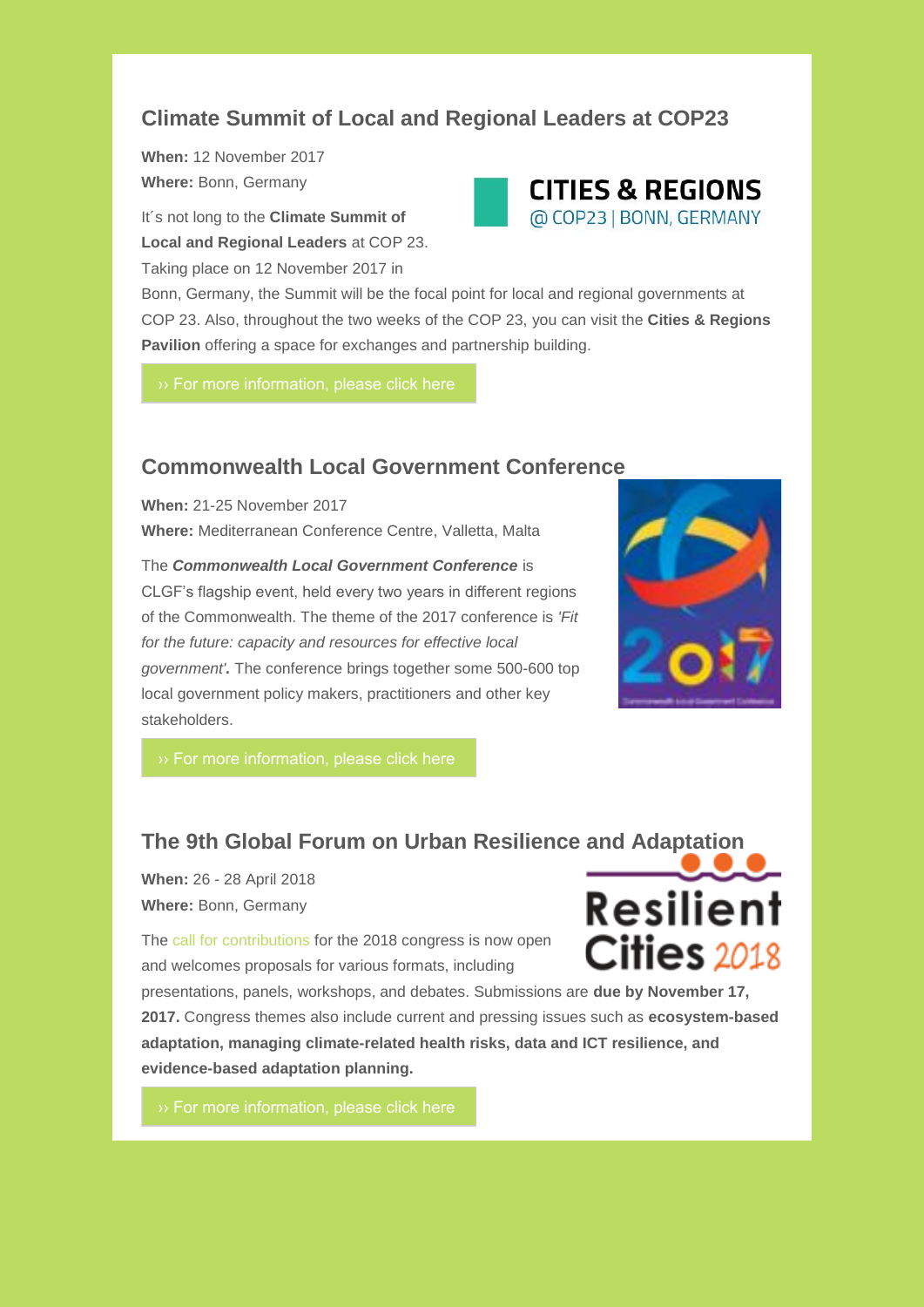## **Global Conference on Cities and Migration**

**When:** 16-17 November 2017 **Where:** Mechelen, Belgium

The Belgian government and the city of Mechelen will host a **Global Conference** 



**on Cities and Migrants**, together with the International Organisation for Migration [\(IOM\)](http://delog.org/web/mailster/9095/2c47a57fc952478722e996acd0764797/aHR0cHM6Ly93d3cuaW9tLmludC8), [UN](http://delog.org/web/mailster/9095/2c47a57fc952478722e996acd0764797/aHR0cHM6Ly91bmhhYml0YXQub3JnLw/1)  [Habitat a](http://delog.org/web/mailster/9095/2c47a57fc952478722e996acd0764797/aHR0cHM6Ly91bmhhYml0YXQub3JnLw/1)nd the Global Network of Cities, Local and Regional Governments [\(UCLG\)](http://delog.org/web/mailster/9095/2c47a57fc952478722e996acd0764797/aHR0cHM6Ly93d3cudWNsZy5vcmcv/1) as institutional partners. The conference aims at facilitating key decision makers' views on actionable recommendations on cooperation for migration governance and local and national levels in follow-up to Habitat III and as input to the stocktaking meeting for the Global Compact for safe, orderly and regular Migration, hosted by the Government of Mexico in December 2017.

## **From cities in crisis to crises in cities: towards a collaborative urban humanitarian response**

**When:** 15-16 November 2017 **Where:** Central London, England

The International Institute for Environment and Development [\(IIED\)](http://delog.org/web/mailster/9095/2c47a57fc952478722e996acd0764797/aHR0cHM6Ly93d3cuaWllZC5vcmcv) and the International Rescue Committee [\(IRC\)](http://delog.org/web/mailster/9095/2c47a57fc952478722e996acd0764797/aHR0cDovL2lpZWQudXM0Lmxpc3QtbWFuYWdlLmNvbS90cmFjay9jbGljaz91PWZlNDBmMTA2NDdlNjRiMDNkYTZhZTkxZmImYW1wO2lkPWZlOGEzOGJkNjAmYW1wO2U9ZGVlMzRlZmI3OA) are organising a major international conference on **how best to respond to crises in urban areas**. The event *'From cities in crisis to crises in cities: towards a collaborative urban humanitarian response'* will report on the findings of a three-year project designed to improve knowledge and practice in responding to crises in



urban settings, funded by the UK Government's Department for International Development [\(DFID\)](http://delog.org/web/mailster/9095/2c47a57fc952478722e996acd0764797/aHR0cHM6Ly93d3cuZ292LnVrL2dvdmVybm1lbnQvb3JnYW5pc2F0aW9ucy9kZXBhcnRtZW50LWZvci1pbnRlcm5hdGlvbmFsLWRldmVsb3BtZW50).

## Courses

## **Learn4Dev**

**Joint Learning Event on Local Governance and Sustaining Peace** [\(info\)](http://delog.org/web/mailster/9095/2c47a57fc952478722e996acd0764797/aHR0cDovL2RlbG9nLm9yZy93ZWIvOTM4OC0yLw)



**JOINT COMPETENCE DEVELOPMENT**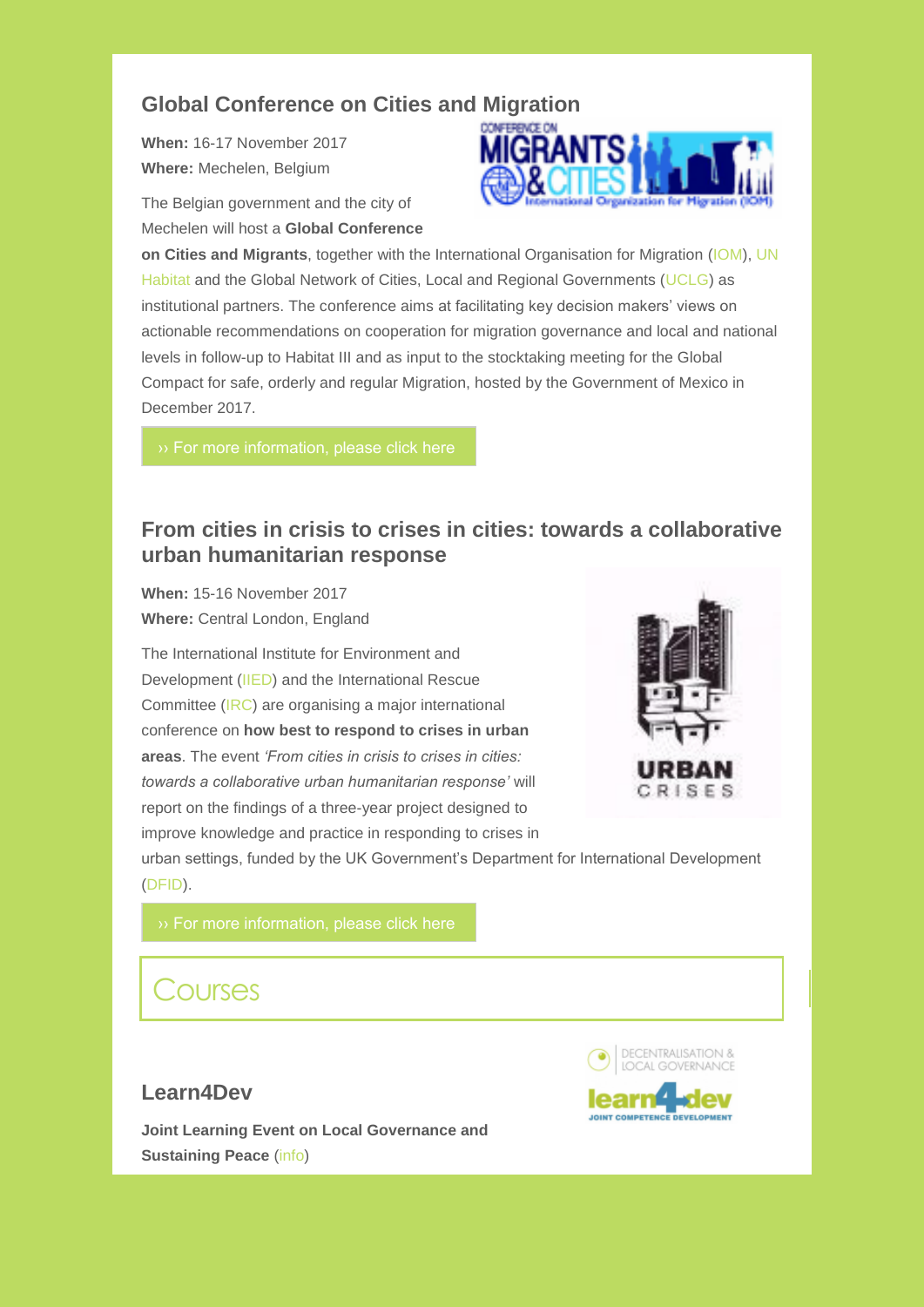Where: Brussels, Premises of the European Commission When: 22-25 January 2018 Apply by: 20 November 2017

## **The Hague Academy**

**Fiscal Decentralisation and Local Finance** [\(info\)](http://delog.org/web/mailster/9095/2c47a57fc952478722e996acd0764797/aHR0cHM6Ly90aGVoYWd1ZWFjYWRlbXkuY29tL2Jsb2cvMjAxNy8wMy9maXNjYWwtZGVjZW50cmFsaXNhdGlvbi0yMDE4Lw) Where:The Hague

When: 12 -23 February 2018 Apply by: 1 January 2018



#### **Citizen Participation and Inclusive Governance** [\(info\)](http://delog.org/web/mailster/9095/2c47a57fc952478722e996acd0764797/aHR0cHM6Ly90aGVoYWd1ZWFjYWRlbXkuY29tL2Jsb2cvMjAxNy8wMy9jaXRpemVuLXBhcnRpY2lwYXRpb24taW5jbHVzaXZlLWdvdmVybmFuY2UtMjAxOC8) Where: The Hague

When: 5-16 March 2018 Apply by: 22 January 2018

Please remember to mention in your application that you apply through our newsletter for a 10% discount on the course fee.

## Other Studies and Publications

## Decentralisation and Local Governance

## **Making Decentralisation Work in Chile: Towards Stronger Municipalities**



Gaorco

#### **OECD, 2017**

This report examines the **multi-level governance framework in Chile**. It provides a diagnosis of the strengths and challenges of the Chilean multi-level governance system and includes comparative data and a set of benchmarks to promote the exchange of good practices and foster learning. It offers recommendations on how to further improve the system, with a particular focus on **strengthening and** 

**modernising municipalities in the context of Chile's decentralisation reforms**.

[›› Read more](http://delog.org/web/mailster/9095/2c47a57fc952478722e996acd0764797/aHR0cDovL3d3dy5rZWVwZWVrLmNvbS9EaWdpdGFsLUFzc2V0LU1hbmFnZW1lbnQvb2VjZC9nb3Zlcm5hbmNlL21ha2luZy1kZWNlbnRyYWxpc2F0aW9uLXdvcmstaW4tY2hpbGVfOTc4OTI2NDI3OTA0OS1lbiNwYWdlMQ)

## Political economy analysis

**Socio-Political and Administrative Determinants of Municipal Revenue Performance: Insights from Mozambique**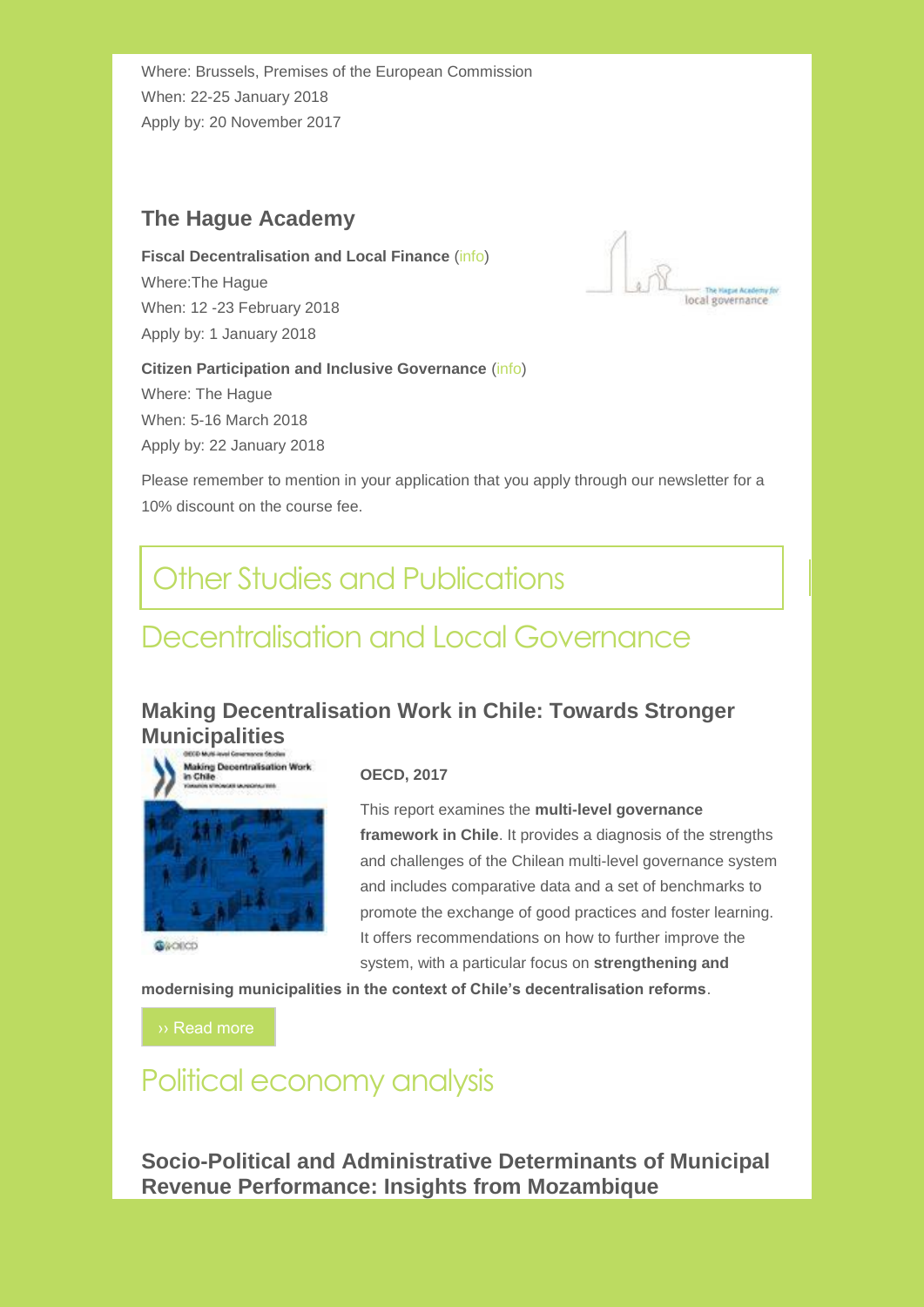#### **DIE, 2017**

**Mobilisation of municipal revenue** is a relevant topic for development from a fiscal point of view but also from a broader governance perspective.This paper summarises the insights gained in a study on **how administrative and socio-political variables at the local level affect the revenue performance of Mozambican municipalities**. Thereby, the paper contribute to an evolving literature highlighting the relevance of local factors in explaining **local revenue mobilisation.**

[›› Read more](http://delog.org/web/mailster/9095/2c47a57fc952478722e996acd0764797/aHR0cDovL3d3dy5kaWUtZ2RpLmRlL3VwbG9hZHMvbWVkaWEvQlBfXzE0LjIwMTcucGRm)

## Urban and Territorial Governance

### **Trends in Urban Resilience 2017**

#### **UN-Habitat, 2017**

The publication´s purpose is to account for the unprecedented global momentum for resilience in the post-MDGs framework, building from an urban standpoint: inquiring the trends that drive the theory, investigating how these were gradually incorporated in development agendas, mapping the diverse landscape of actors involved, and analysing how this perspective shift can be translated into forward-looking urban policies and practices.

## **Urban Networks – Rethinking the city**

#### **Complexity Labs, 2017**

This paper deals with the analysis of this current situation as it unfolds and asks the question what approach or set of solutions would be appropriate for meeting the **growing challenges and demands of a world that is rapidly urbanizing**. How can we expand our understanding of the rise of urban networks to rethink the city? [Complexity Labs](http://delog.org/web/mailster/9095/2c47a57fc952478722e996acd0764797/aHR0cDovL2NvbXBsZXhpdHlsYWJzLmlvLw) is an e-Learning site dedicated to the area of systems thinking and complexity theory.

[›› Read more](http://delog.org/web/mailster/9095/2c47a57fc952478722e996acd0764797/aHR0cDovL2NvbXBsZXhpdHlsYWJzLmlvL3VyYmFuLW5ldHdvcmtzLXJldGhpbmtpbmctY2l0eS8)

## **Implementing the new Urban Agenda by strengthening Urban-Rural Linkages**

#### **UN-Habitat, 2017**

This publication on **Urban-Rural Linkages** argues that the discourse on urbanization must depart from the traditional and outdated dichotomy of urban and rural; in order for urban and rural areas to be sustainable they must develop in tandem, inequalities must be reduced and the development gap bridged. Urban and rural spaces are inextricably linked economically,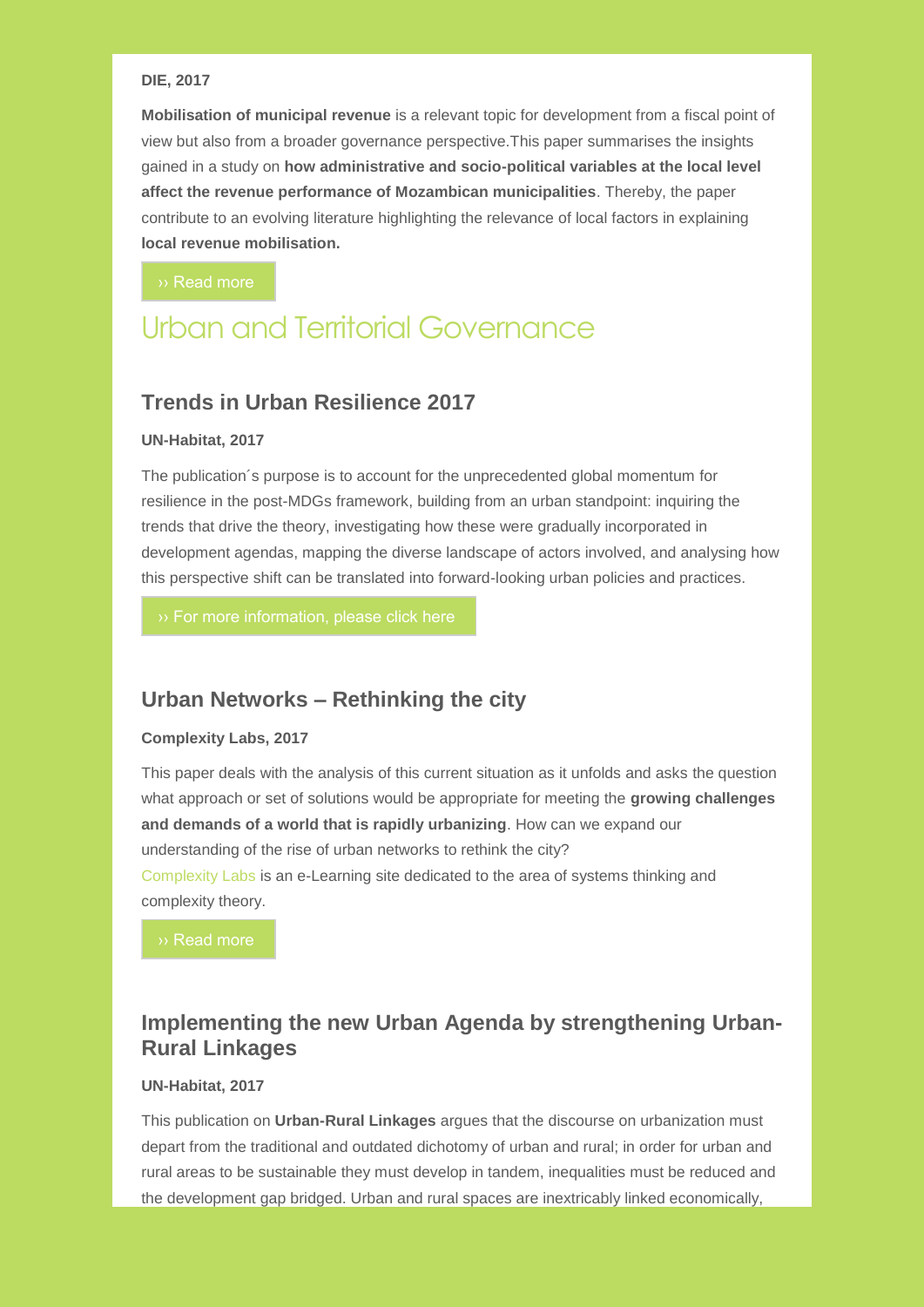socially and environmentally and cannot be adequately dealt with in isolation from one another.

## Local Finance

### **Explainer: How to finance urban infrastructure**

#### **C40 Cities Finance Facility, 2017**

This explainer gives recommendations to city governments around the world to understand the range of options they have to raise resources to finance their infrastructure projects and to fund their operation and maintenance.

[›› Read more](http://delog.org/web/mailster/9095/2c47a57fc952478722e996acd0764797/aHR0cHM6Ly9jZmYtcHJvZC5zMy5hbWF6b25hd3MuY29tL3N0b3JhZ2UvZmlsZXMvMUwySVJkZng2b2dES1JSeHRicENYUjFGbUtJT1RzcHJrRjZ5cjB0cy5wZGY)

## Citizen Engagement

### **Open Data and Citizen Engagement, Philippines- Voice or Chatter?**



#### **IT for Change, 2017**

This case study is the outcome of a collaboration between [IT for Change a](http://delog.org/web/mailster/9095/2c47a57fc952478722e996acd0764797/aHR0cHM6Ly93d3cuaXRmb3JjaGFuZ2UubmV0Lw)nd the Foundation for Media Alternatives [\(FMA\)](http://delog.org/web/mailster/9095/2c47a57fc952478722e996acd0764797/aHR0cDovL2ZtYS5waC8), Philippines under a research project titled *'Voice or Chatter?*' It explores the introduction

and implementation of open data by the Government of the Philippines and focuses on the key policy, technology, data, and public engagement components of the Open Data Plane [\(ODP\)](http://delog.org/web/mailster/9095/2c47a57fc952478722e996acd0764797/aHR0cHM6Ly93d3cub3BlbmRhdGFwbGFuZS5vcmcvZG93bmxvYWRzLw) implementation.

## Climate Change

## **Smallholder farming systems in coastal Kenya: Key trends and innovations for resilience**

#### **IIED, 2017**

Smallholder farmers in coastal Kenya are already significantly affected by climate change, particularly in semi-arid and dryland areas. They have developed a number of innovations to enhance resilience and productivity, eg. **crop diversification using resilient local varieties, new planting techniques and wild tree domestication**. This report explores key trends in climate, livelihoods, food security, crop diversity and social capital in five Mijikenda communities, as well as traditional knowledge-based innovations to address climatic and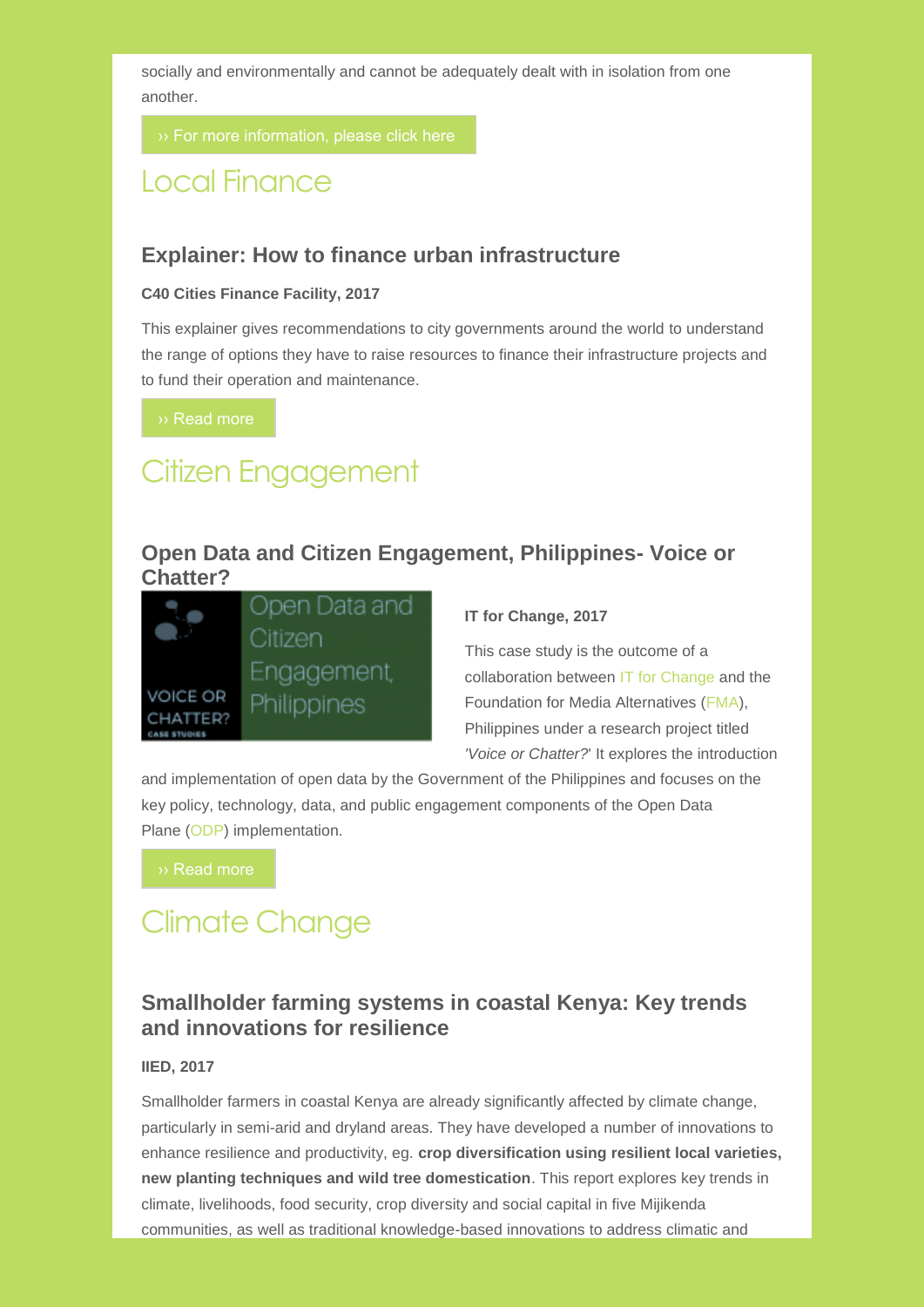socioeconomic challenges. It presents findings from the Smallholder Innovation for Resilience project [\(SIFOR\)](http://delog.org/web/mailster/9095/2c47a57fc952478722e996acd0764797/aHR0cHM6Ly93d3cuaWllZC5vcmcvc21hbGxob2xkZXItaW5ub3ZhdGlvbi1mb3ItcmVzaWxpZW5jZS1zaWZvcg).

## **Resilient Cities Report 2017 – Tracking local progress on the resilience targets of SDG 11**



**ICLEI, 2017**

The report **'Tracking local progress on resilience targets of SDG 11'** reflects the outcomes of the [Resilient Cities](http://delog.org/web/mailster/9095/2c47a57fc952478722e996acd0764797/aHR0cDovL3Jlc2lsaWVudGNpdGllczIwMTcuaWNsZWkub3JnLw)  [2017 congress t](http://delog.org/web/mailster/9095/2c47a57fc952478722e996acd0764797/aHR0cDovL3Jlc2lsaWVudGNpdGllczIwMTcuaWNsZWkub3JnLw)hat took place in Bonn, Germany in July 2017. It captures broader developments in the field of urban

resilience and climate adaptation. The report features case studies from around the world, highlights newly available tools and solutions, and provides an overview of the state of urban resilience globally by exploring new directions and innovations in the field.

#### [›› Read more](http://delog.org/web/mailster/9095/2c47a57fc952478722e996acd0764797/aHR0cDovL3Jlc2lsaWVudC1jaXRpZXMuaWNsZWkub3JnL2ZpbGVhZG1pbi9zaXRlcy9yZXNpbGllbnQtY2l0aWVzL2ZpbGVzL1Jlc2lsaWVudF9DaXRpZXNfMjAxOC9SQzIwMTdfUmVwb3J0X09ubGluZV8yNjEwMjAxN19GaW5hbC1jb21wcmVzc2VkLnBkZg)





Secretariat for the Development Partners Network on Decentralisation & Local Governance

Friedrich-Ebert-Allee 36 53115 Bonn, Germany [www.delog.org](http://delog.org/web/mailster/9095/2c47a57fc952478722e996acd0764797/aHR0cDovL3d3dy5kZWxvZy5vcmc)

# Deutsche Gesellschaft<br>für Internationale<br>Zusammenarbeit (GIZ) GmbH

Hosted by GIZ - Deutsche Gesellschaft für Internationale Zusammenarbeit GmbH [www.giz.de](http://delog.org/web/mailster/9095/2c47a57fc952478722e996acd0764797/aHR0cDovL3d3dy5naXouZGU)

[Webversion Newsletter No.](http://delog.org/web/mailster/9095/2c47a57fc952478722e996acd0764797/aHR0cDovL2RlbG9nLm9yZy93ZWIvbmV3c2xldHRlci9kZWxvZy1uZXdzbGV0dGVyLW5vLTM2LTkyMDE3Lw)  36, [November](http://delog.org/web/mailster/9095/2c47a57fc952478722e996acd0764797/aHR0cDovL2RlbG9nLm9yZy93ZWIvbmV3c2xldHRlci9kZWxvZy1uZXdzbGV0dGVyLW5vLTM2LTkyMDE3Lw) 2017